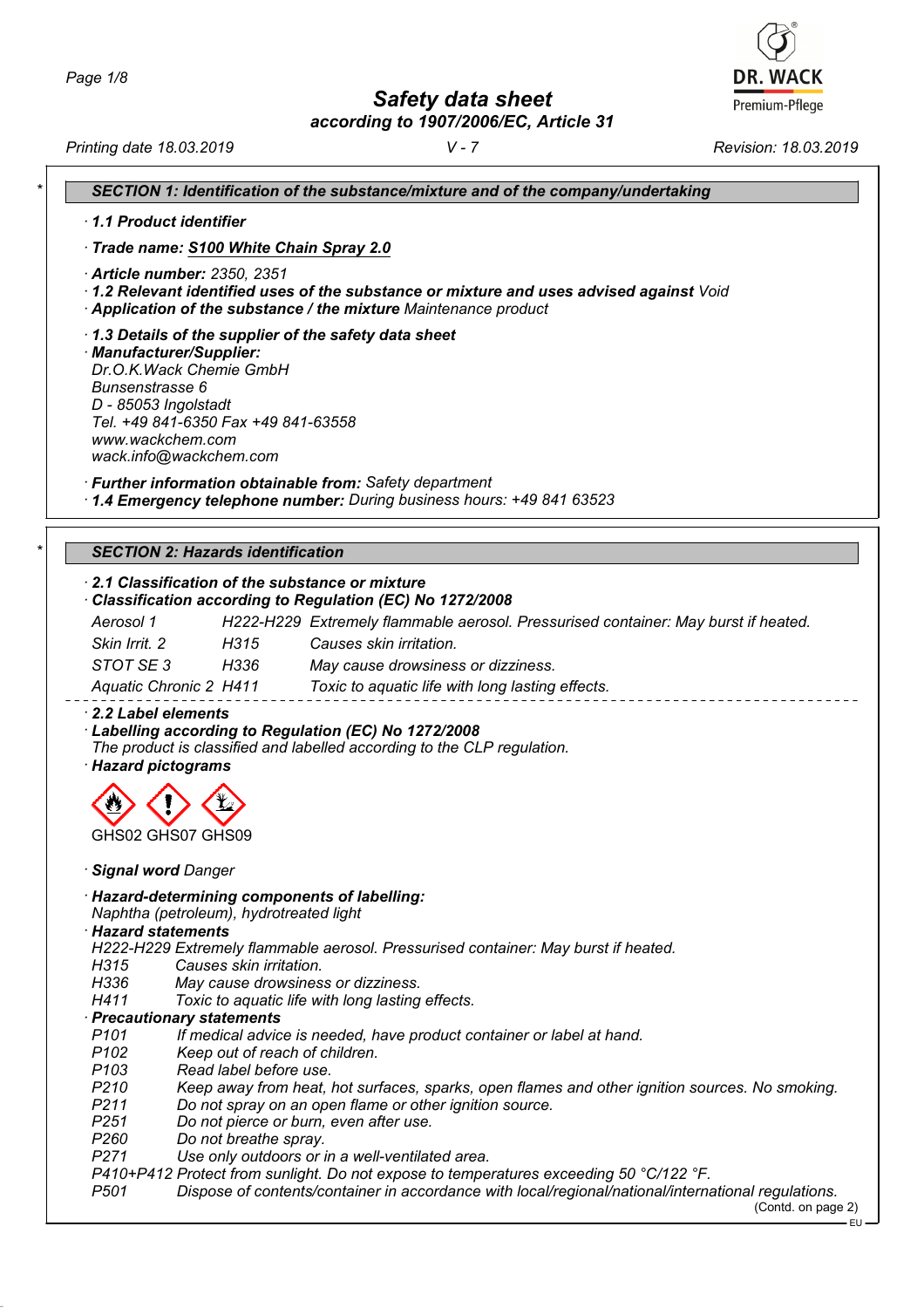*Safety data sheet*

*according to 1907/2006/EC, Article 31*

*Printing date 18.03.2019 V - 7 Revision: 18.03.2019*

(Contd. of page 1)

## *Trade name: S100 White Chain Spray 2.0*

*· Additional information:*

*Contains Fatty acids, tall-oil, reaction products with boric acid (H3BO3) and diethanolamine. May produce an allergic reaction.*

*· 2.3 Other hazards*

- *· Results of PBT and vPvB assessment*
- *· PBT: Not applicable.*
- *· vPvB: Not applicable.*

# *\* SECTION 3: Composition/information on ingredients*

#### *· 3.2 Mixtures*

*· Description: Mixture of the substances with nonhazardous additions.*

| Dangerous components:                                                                      |                                                                                                                                                    |              |
|--------------------------------------------------------------------------------------------|----------------------------------------------------------------------------------------------------------------------------------------------------|--------------|
| CAS: 64742-49-0<br>EC number: 921-024-6<br>Reg.nr.: 01-2119475514-35                       | Naphtha (petroleum), hydrotreated light<br>Flam. Liq. 2, H225; Asp. Tox. 1, H304; Aquatic Chronic 2, H411;<br>Skin Irrit. 2, H315; STOT SE 3, H336 | 25-35%       |
| CAS: 106-97-8<br>EINECS: 203-448-7                                                         | butane<br>Flam. Gas 1, H220; Press. Gas (Comp.), H280                                                                                              | $20 - 25%$   |
| CAS: 74-98-6<br>EINECS: 200-827-9                                                          | propane<br>Flam. Gas 1, H220; Press. Gas (Comp.), H280                                                                                             | $20 - 25%$   |
| CAS: 91770-03-5<br>EINECS: 294-785-9<br>Reg.nr.: 01-2119961359-26-xxxx Skin Sens. 1B, H317 | Fatty acids, tall-oil, reaction products with boric acid (H3BO3)<br>and diethanolamine                                                             | $>0.5 - 1\%$ |

*· SVHC None*

*· Additional information: For the wording of the listed hazard phrases refer to section 16.*

# *SECTION 4: First aid measures*

#### *· 4.1 Description of first aid measures*

- *· General information: Take affected persons out into the fresh air.*
- *If symptoms persist consult doctor.*
- *· After inhalation:*
- *Supply fresh air.*
- *Seek medical treatment in case of complaints.*
- *· After skin contact:*

*After contact with skin, wash immediately with plenty of soap and water.*

*If skin irritation continues, consult a doctor.*

*· After eye contact:*

*Rinse opened eye for several minutes under running water. If symptoms persist, consult a doctor.*

*· After swallowing:*

*If swallowed, do not induce vomiting: seek medical advice immediately and show this container or label.*

- *· 4.2 Most important symptoms and effects, both acute and delayed*
- *No further relevant information available.*
- *· Hazards If swallowed or in case of vomiting, danger of entering the lungs.*
- *· 4.3 Indication of any immediate medical attention and special treatment needed*
- *No further relevant information available.*

(Contd. on page 3)

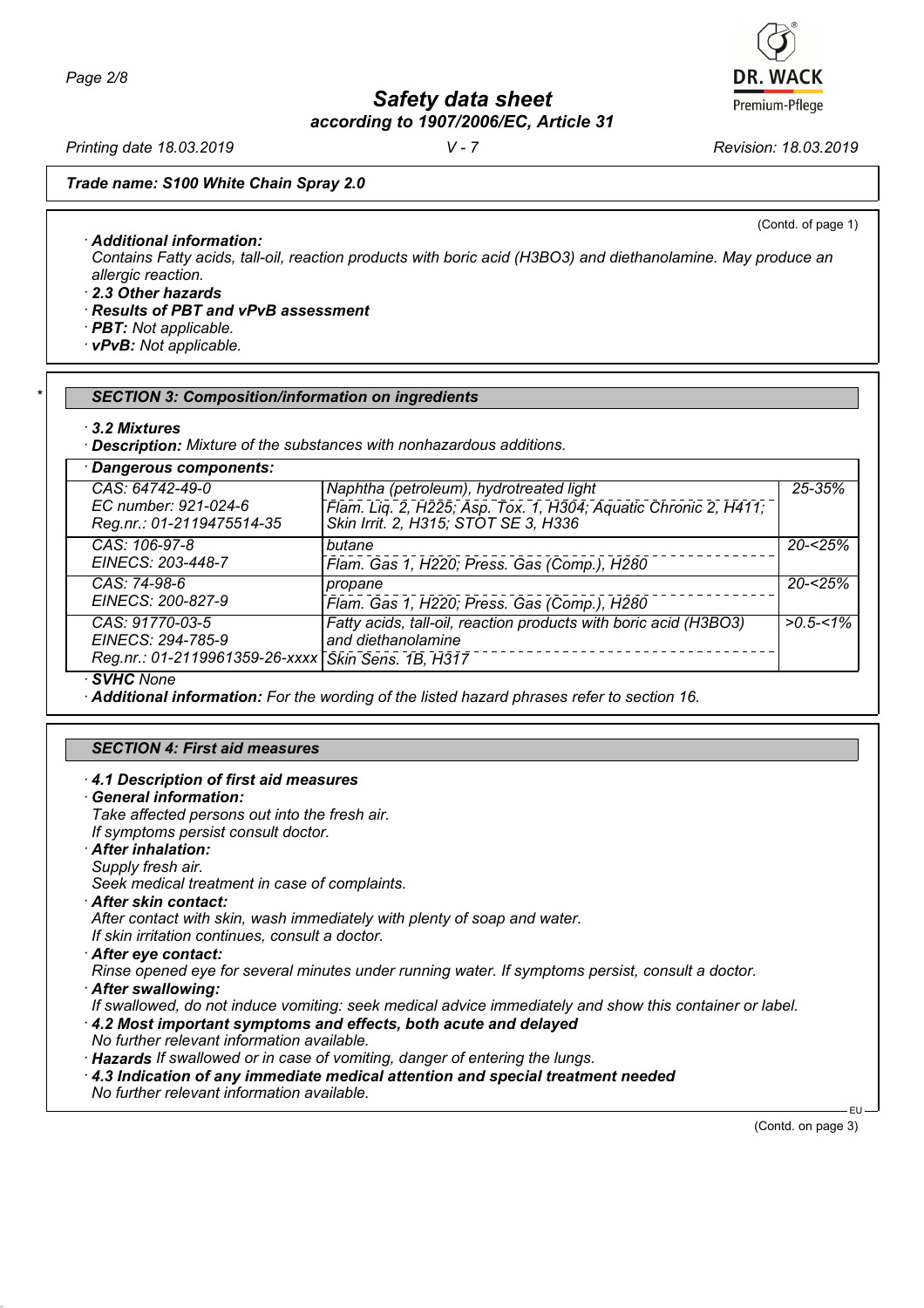*Printing date 18.03.2019 V - 7 Revision: 18.03.2019*

*Trade name: S100 White Chain Spray 2.0*

(Contd. of page 2)

#### *SECTION 5: Firefighting measures*

*· 5.1 Extinguishing media*

- *· Suitable extinguishing agents:*
- *CO2, powder or water spray. Fight larger fires with water spray or alcohol resistant foam.*
- *· For safety reasons unsuitable extinguishing agents: Water with full jet*
- *· 5.2 Special hazards arising from the substance or mixture*
- *Formation of toxic gases is possible during heating or in case of fire.*
- *· 5.3 Advice for firefighters*
- *· Protective equipment: Wear self-contained respiratory protective device.*
- *· Additional information*
- *Danger of bursting.*

*Cool endangered receptacles with water spray.*

#### *SECTION 6: Accidental release measures*

*· 6.1 Personal precautions, protective equipment and emergency procedures Keep away from ignition sources. Ensure adequate ventilation. Avoid contact with skin and eyes. Wear protective clothing. · 6.2 Environmental precautions: Do not allow to penetrate the ground/soil. Do not allow to enter sewers/ surface or ground water. · 6.3 Methods and material for containment and cleaning up: Ensure adequate ventilation. Absorb with liquid-binding material (sand, diatomite, acid binders, universal binders, sawdust). Dispose contaminated material as waste according to item 13. · 6.4 Reference to other sections*

*See Section 7 for information on safe handling. See Section 8 for information on personal protection equipment. See Section 13 for disposal information.*

#### *SECTION 7: Handling and storage*

## *· 7.1 Precautions for safe handling Use only in well ventilated areas. Avoid contact with skin and eyes. Keep away from heat and direct sunlight. · Information about fire - and explosion protection: Do not spray onto a naked flame or any incandescent material.*

*Keep ignition sources away - Do not smoke. Pressurised container: protect from sunlight and do not expose to temperatures exceeding 50°C, i.e. electric lights. Do not pierce or burn, even after use.*

- *· 7.2 Conditions for safe storage, including any incompatibilities*
- *· Storage:*
- *· Requirements to be met by storerooms and receptacles: Store in a cool location.*
- *Observe official regulations on storing packagings with pressurised containers.*
- *· Information about storage in one common storage facility: Store away from foodstuffs.*
- *· Further information about storage conditions:*

*Store in a cool place. Heat will increase pressure and may lead to the receptacle bursting. Protect from heat and direct sunlight.*

(Contd. on page 4)

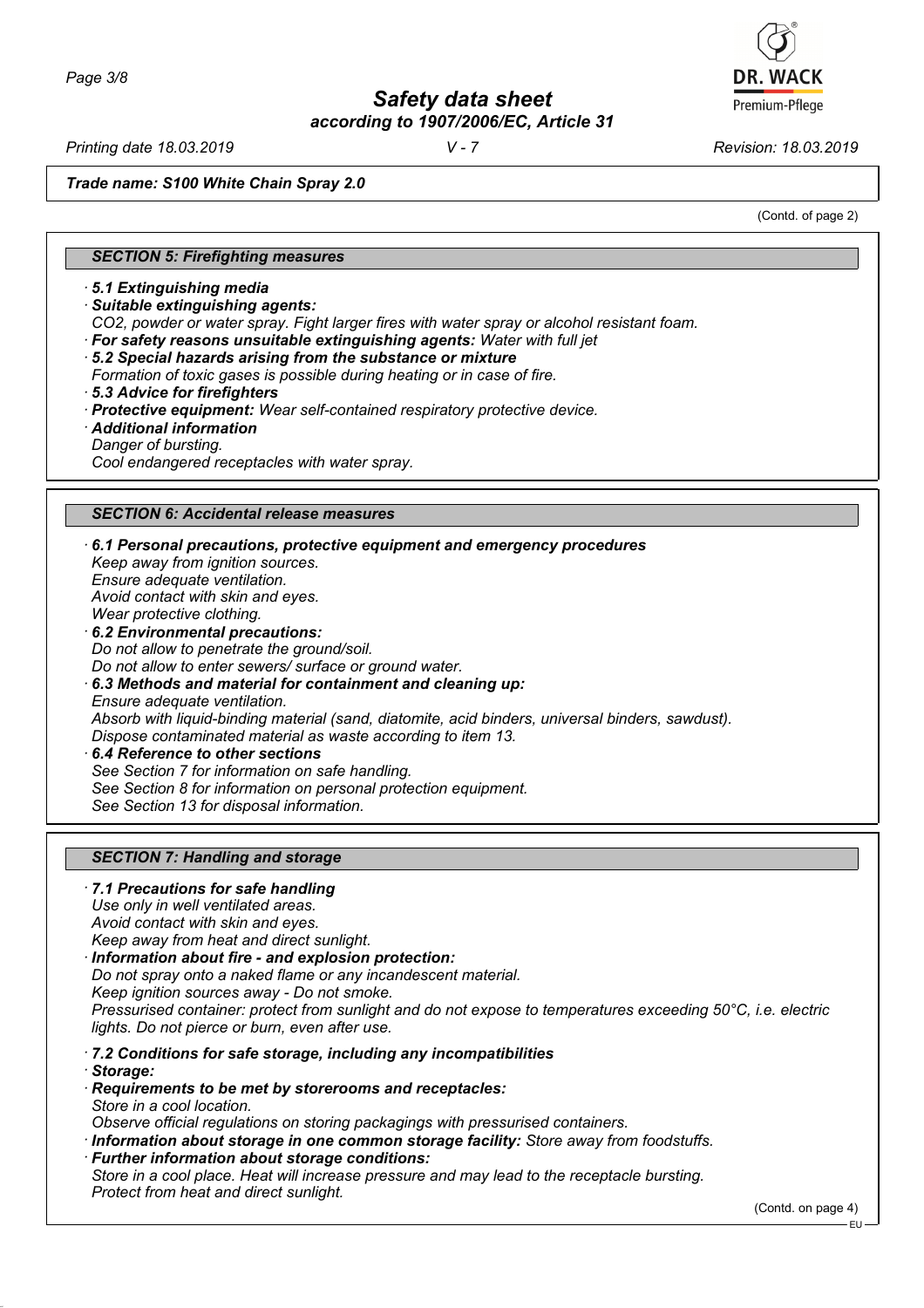*Printing date 18.03.2019 V - 7 Revision: 18.03.2019*

(Contd. of page 3)

*Trade name: S100 White Chain Spray 2.0*

*· 7.3 Specific end use(s) No further relevant information available.*

#### *SECTION 8: Exposure controls/personal protection*

*· Additional information about design of technical facilities: No further data; see item 7.*

- *· 8.1 Control parameters*
- *· Ingredients with limit values that require monitoring at the workplace:*

*The product does not contain any relevant quantities of materials with critical values that have to be monitored at the workplace.*

#### *· DNELs*

# *64742-49-0 Naphtha (petroleum), hydrotreated light*

*Inhalative DNEL system. effects (long-term) 2,035 mg/m³ (Worker)*

*· Additional information: The lists valid during the making were used as basis.*

- *· 8.2 Exposure controls*
- *· Personal protective equipment:*
- *· General protective and hygienic measures:*
- *The usual precautionary measures are to be adhered to when handling chemicals.*

*Ensure good ventilation/exhaustion at the workplace.*

*Keep away from foodstuffs, beverages and feed.*

*Be sure to clean skin thoroughly after work and before breaks.*

- *Avoid contact with the eyes and skin.*
- *· Respiratory protection: Not necessary if room is well-ventilated.*
- *· Protection of hands:*

*Protective gloves The glove material has to be impermeable and resistant to the product/ the substance/ the preparation. Selection of the glove material on consideration of the penetration times, rates of diffusion and the degradation*

- *· Material of gloves*
- *Nitrile rubber, NBR*

*The selection of the suitable gloves does not only depend on the material, but also on further marks of quality and varies from manufacturer to manufacturer. As the product is a preparation of several substances, the resistance of the glove material can not be calculated in advance and has therefore to be checked prior to the application.*

*· Penetration time of glove material*

*The exact break trough time has to be found out by the manufacturer of the protective gloves and has to be observed.*

*· Eye protection: Safety glasses*

| <b>SECTION 9: Physical and chemical properties</b>                                                     |                |                    |
|--------------------------------------------------------------------------------------------------------|----------------|--------------------|
| 9.1 Information on basic physical and chemical properties<br><b>General Information</b><br>Appearance: |                |                    |
| Form:                                                                                                  | Aerosol        |                    |
| Colour:                                                                                                | Beige          |                    |
| · Odour:                                                                                               | Characteristic |                    |
| Odour threshold:                                                                                       | Not determined |                    |
| · pH-value:                                                                                            | Void           |                    |
| Change in condition                                                                                    |                |                    |
| <b>Melting point/freezing point:</b>                                                                   | Undetermined.  |                    |
|                                                                                                        |                | (Contd. on page 5) |
|                                                                                                        |                | - EU –             |

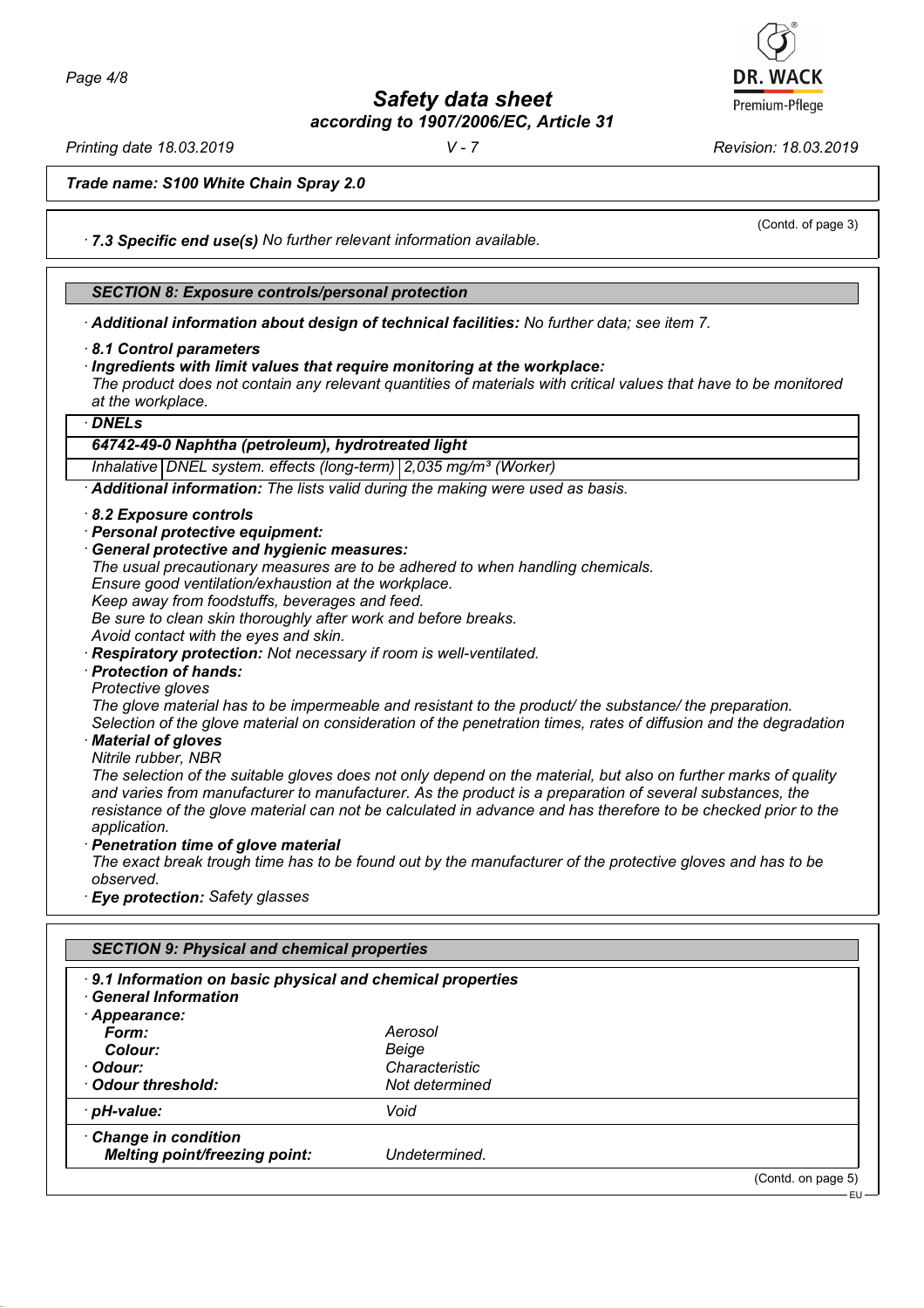

*Printing date 18.03.2019 V - 7 Revision: 18.03.2019*

*Trade name: S100 White Chain Spray 2.0*

| Initial boiling point and boiling range: -44 °C | (Contd. of page 4)                                       |
|-------------------------------------------------|----------------------------------------------------------|
|                                                 |                                                          |
| · Flash point:                                  | -97 $°C$                                                 |
| · Flammability (solid, gas):                    | Not applicable.                                          |
| · Ignition temperature:                         | 365 °C                                                   |
| Decomposition temperature:                      | Not determined.                                          |
| · Auto-ignition temperature:                    | Product is not selfigniting.                             |
| $\cdot$ Explosive properties:                   | In use, may form flammable/explosive vapour-air mixture. |
| <b>Explosion limits:</b>                        |                                                          |
| Lower:                                          | $1.5$ Vol $%$                                            |
| <b>Upper:</b>                                   | 10.9 Vol %                                               |
| Vapour pressure at 20 °C:                       | 8,300 hPa                                                |
| Density:                                        | Not determined.                                          |
| Relative density                                | Not determined.                                          |
| Vapour density                                  | Not determined.                                          |
| <b>Evaporation rate</b>                         | Not applicable.                                          |
| · Solubility in / Miscibility with              |                                                          |
| water:                                          | Not miscible or difficult to mix.                        |
| · Partition coefficient: n-octanol/water:       | Not determined.                                          |
| · Viscosity:                                    |                                                          |
| Dynamic:                                        | Not determined                                           |
| Kinematic:                                      | Not determined                                           |
| $\cdot$ 9.2 Other information                   | No further relevant information available.               |

# *SECTION 10: Stability and reactivity*

*· 10.1 Reactivity No further relevant information available.*

*· 10.2 Chemical stability*

*· Thermal decomposition / conditions to be avoided: No decomposition if used according to specifications. Store in a cool place. Heat will increase pressure and may lead to the receptacle bursting. · 10.3 Possibility of hazardous reactions Reacts with strong oxidising agents.*

- *· 10.4 Conditions to avoid No further relevant information available.*
- *· 10.5 Incompatible materials: Store away from oxidising agents.*
- *· 10.6 Hazardous decomposition products:*
- *No decomposition if used and stored according to specifications.*

*In case of fire, the following can be released:*

*Carbon monoxide and carbon dioxide*

# *SECTION 11: Toxicological information*

*· 11.1 Information on toxicological effects*

*· Acute toxicity Based on available data, the classification criteria are not met.*

*· LD/LC50 values relevant for classification:*

# *64742-49-0 Naphtha (petroleum), hydrotreated light*

*Oral LD50 >5,840 mg/kg (rat)*

(Contd. on page 6)

EU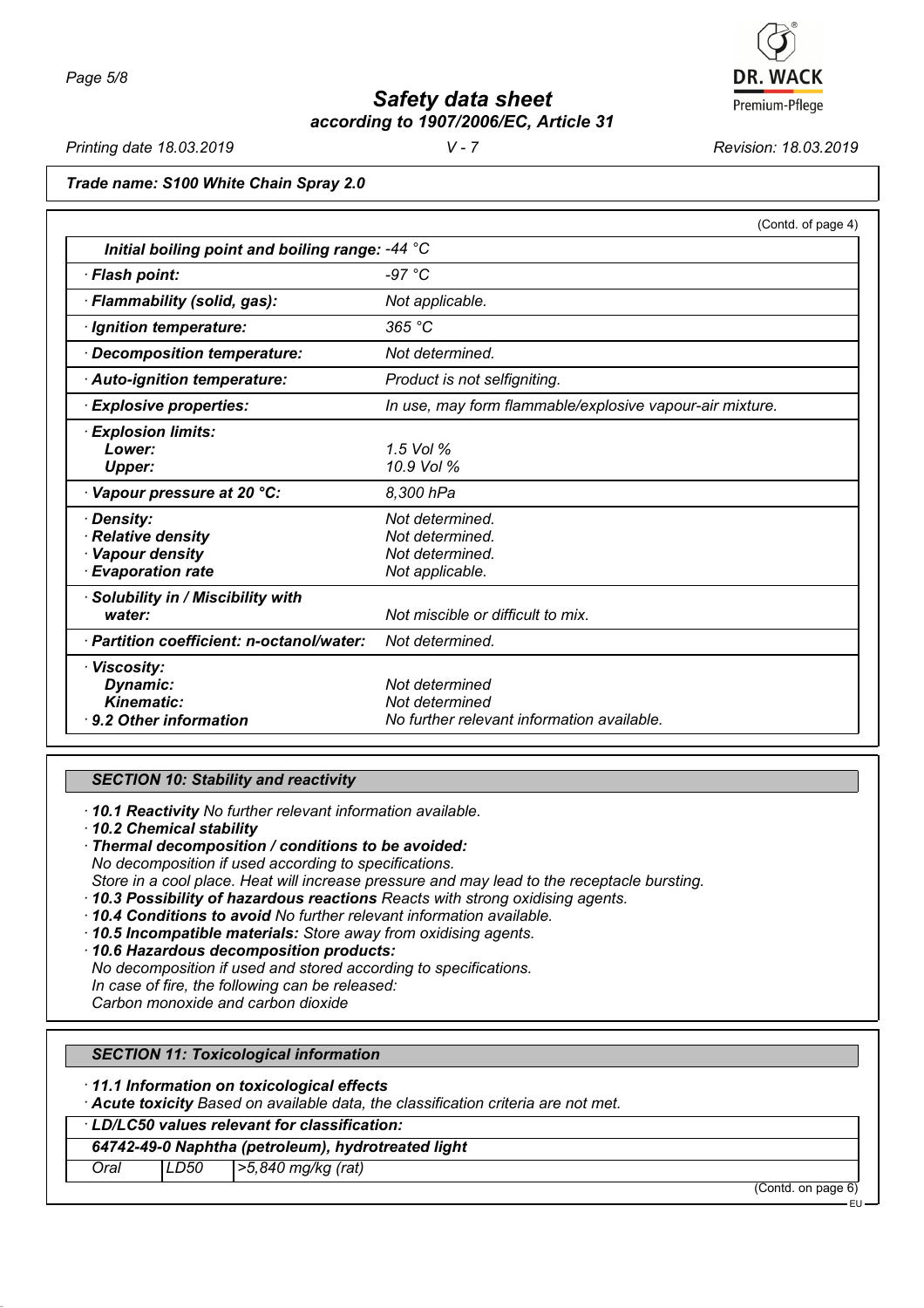*Printing date 18.03.2019 V - 7 Revision: 18.03.2019*

(Contd. of page 5)

*Trade name: S100 White Chain Spray 2.0*

# *106-97-8 butane*

*Inhalative LC50/4 h 658 mg/l (rat)*

*· Specific symptoms in biological assay: Not determined*

*· Primary irritant effect:*

*· Skin corrosion/irritation*

*Causes skin irritation.*

*· Serious eye damage/irritation Based on available data, the classification criteria are not met.*

*· Respiratory or skin sensitisation Based on available data, the classification criteria are not met.*

*· Additional toxicological information: Vapours may cause drowsiness and dizziness.*

*· CMR effects (carcinogenity, mutagenicity and toxicity for reproduction)*

*· Germ cell mutagenicity Based on available data, the classification criteria are not met.*

*· Carcinogenicity Based on available data, the classification criteria are not met.*

*· Reproductive toxicity Based on available data, the classification criteria are not met.*

*· STOT-single exposure*

*May cause drowsiness or dizziness.*

*· STOT-repeated exposure Based on available data, the classification criteria are not met.*

*· Aspiration hazard Based on available data, the classification criteria are not met.*

# *SECTION 12: Ecological information*

*· 12.1 Toxicity*

- *· Aquatic toxicity: No further relevant information available.*
- *· 12.2 Persistence and degradability No further relevant information available.*
- *· 12.3 Bioaccumulative potential No further relevant information available.*
- *· 12.4 Mobility in soil No further relevant information available.*

*· Ecotoxical effects:*

*· Remark: Toxic for fish*

- *· Additional ecological information:*
- *· General notes:*

*Water hazard class 2 (German Regulation) (Self-assessment): hazardous for water Do not allow product to reach ground water, water course or sewage system.*

*Danger to drinking water if even small quantities leak into the ground.*

*Also poisonous for fish and plankton in water bodies.*

*Toxic for aquatic organisms*

*· 12.5 Results of PBT and vPvB assessment*

*· PBT: Not applicable.*

*· vPvB: Not applicable.*

*· 12.6 Other adverse effects No further relevant information available.*

# *SECTION 13: Disposal considerations*

*· 13.1 Waste treatment methods*

*· Recommendation Disposal must be made according to official regulations.*

| European waste catalogue |                                                                                           |  |
|--------------------------|-------------------------------------------------------------------------------------------|--|
|                          | 16 00 00 WASTES NOT OTHERWISE SPECIFIED IN THE LIST                                       |  |
|                          | 16 05 00 gases in pressure containers and discarded chemicals                             |  |
|                          | 16 05 04* gases in pressure containers (including halons) containing hazardous substances |  |

(Contd. on page 7) EU

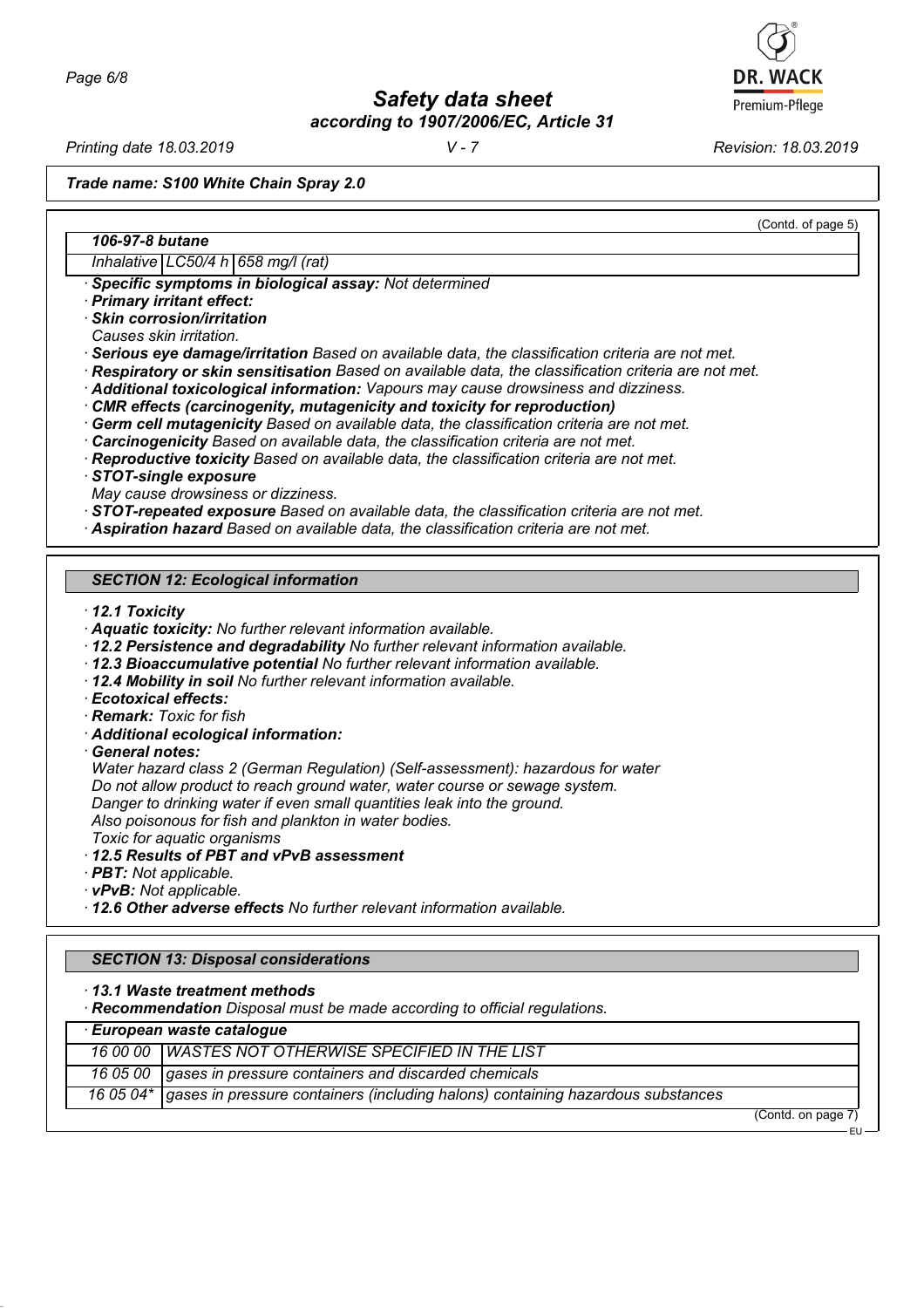*Printing date 18.03.2019 V - 7 Revision: 18.03.2019*

*Trade name: S100 White Chain Spray 2.0*

*· Uncleaned packaging:*

*· Recommendation: Disposal must be made according to official regulations.*

|                                                                                                                       | <b>SECTION 14: Transport information</b>                                                                                                                                                                                                                                                                                                                                                                                                                                                                                                                                                                                        |  |  |
|-----------------------------------------------------------------------------------------------------------------------|---------------------------------------------------------------------------------------------------------------------------------------------------------------------------------------------------------------------------------------------------------------------------------------------------------------------------------------------------------------------------------------------------------------------------------------------------------------------------------------------------------------------------------------------------------------------------------------------------------------------------------|--|--|
| $-14.1$ UN-Number<br>· ADR, IMDG, IATA                                                                                | <b>UN1950</b>                                                                                                                                                                                                                                                                                                                                                                                                                                                                                                                                                                                                                   |  |  |
| 14.2 UN proper shipping name<br>$\cdot$ ADR<br>$\cdot$ IMDG<br>$·$ IATA                                               | 1950 AEROSOLS, ENVIRONMENTALLY HAZARDOUS<br>AEROSOLS (Naphtha (petroleum), hydrotreated light),<br><b>MARINE POLLUTANT</b><br>AEROSOLS, flammable                                                                                                                                                                                                                                                                                                                                                                                                                                                                               |  |  |
| 14.3 Transport hazard class(es)                                                                                       |                                                                                                                                                                                                                                                                                                                                                                                                                                                                                                                                                                                                                                 |  |  |
| $\cdot$ ADR<br>· Class<br>· Label                                                                                     | 2 5F Gases.<br>2.1                                                                                                                                                                                                                                                                                                                                                                                                                                                                                                                                                                                                              |  |  |
| $\cdot$ IMDG, IATA<br>· Class<br>· Label                                                                              | 2.1<br>2.1                                                                                                                                                                                                                                                                                                                                                                                                                                                                                                                                                                                                                      |  |  |
| 14.4 Packing group<br>· ADR, IMDG, IATA                                                                               | Void                                                                                                                                                                                                                                                                                                                                                                                                                                                                                                                                                                                                                            |  |  |
| 14.5 Environmental hazards:                                                                                           | Product contains environmentally hazardous substances:                                                                                                                                                                                                                                                                                                                                                                                                                                                                                                                                                                          |  |  |
| · Marine pollutant:                                                                                                   | Naphtha (petroleum), hydrotreated light<br>Yes<br>Symbol (fish and tree)                                                                                                                                                                                                                                                                                                                                                                                                                                                                                                                                                        |  |  |
| · Special marking (ADR):                                                                                              | Symbol (fish and tree)                                                                                                                                                                                                                                                                                                                                                                                                                                                                                                                                                                                                          |  |  |
| 14.6 Special precautions for user<br>· Danger code (Kemler):<br>· EMS Number:<br>· Stowage Code<br>· Segregation Code | <b>Warning: Gases.</b><br>$F-D$ , $S-U$<br>SW1 Protected from sources of heat.<br>SW22 For AEROSOLS with a maximum capacity of 1 litre:<br>Category A. For AEROSOLS with a capacity above 1 litre:<br>Category B. For WASTE AEROSOLS: Category C, Clear of<br>living quarters.<br>SG69 For AEROSOLS with a maximum capacity of 1 litre:<br>Segregation as for class 9. Stow "separated from" class 1<br>except for division 1.4. For AEROSOLS with a capacity<br>above 1 litre: Segregation as for the appropriate subdivision<br>of class 2. For WASTE AEROSOLS: Segregation as for the<br>appropriate subdivision of class 2. |  |  |
| 14.7 Transport in bulk according to Annex II of<br><b>Marpol and the IBC Code</b>                                     | Not applicable.                                                                                                                                                                                                                                                                                                                                                                                                                                                                                                                                                                                                                 |  |  |
| · Transport/Additional information:                                                                                   |                                                                                                                                                                                                                                                                                                                                                                                                                                                                                                                                                                                                                                 |  |  |
| $\cdot$ ADR<br>· Limited quantities (LQ)<br><b>Excepted quantities (EQ)</b>                                           | 1L<br>Code: E0<br>Not permitted as Excepted Quantity                                                                                                                                                                                                                                                                                                                                                                                                                                                                                                                                                                            |  |  |
| · Transport category                                                                                                  | 2                                                                                                                                                                                                                                                                                                                                                                                                                                                                                                                                                                                                                               |  |  |



(Contd. of page 6)